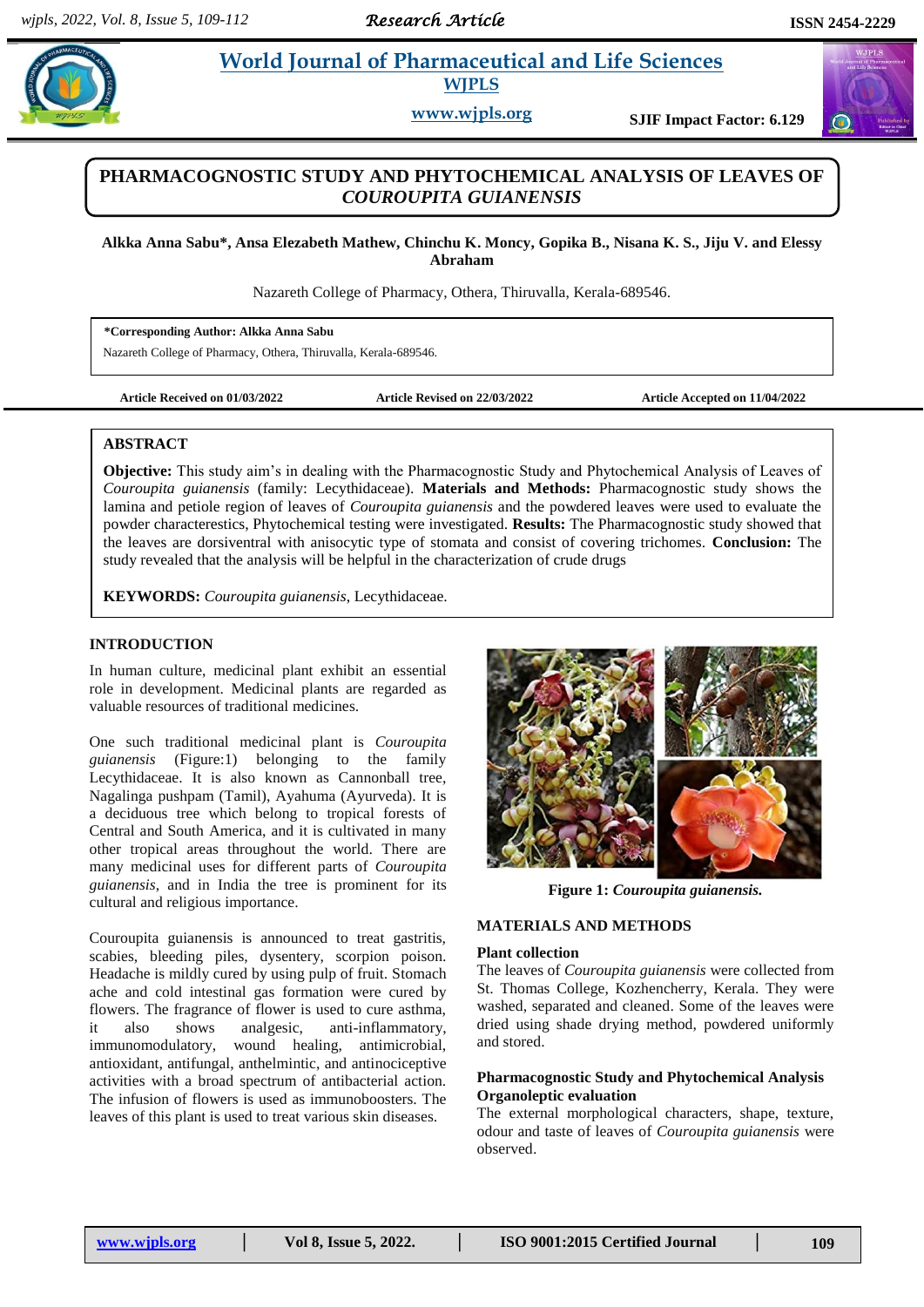#### **Microscopic evaluation**

The drug was completely examined by this method. It can be used to distinguish the organized drugs by their own histological characters.

#### **Transverse section of leaf**

Free hand sections and microtome sections of the leaves of *Couroupita guianensis* were taken. Thin sections were selected, stained with Safranin, mounted in glycerin, observed microscopically.

#### **Powder microscopy**

Powder microscopy is an evaluation technique in which it is used for studying the specific microscopic characters by using staining reagent.

Take sufficient amount of powder on a microscopic slide add 1-2 drops of safranin. The sample were spreaded over the slide. Mount in glycerin, and microscopically viewed. Repeat the procedure in 2-3 slides to get maximum characters. Transfer the images using the attached camera.

#### **Phytochemical Testing**

Methanolic extract of leaves and flowers of *Couroupita guianensis* was obtained by maceration. Chemical tests for different classes of chemical constituents like alkaloids, carbohydrates, terpenoids, saponin and flavonoids were performed.

## **RESULTS**

#### **Macroscopic character**

*Couroupita guianensis* leaves were green in color usually with 8-35 cm long, but can reach length up to 57 cm. The leaves has acceptable odour with bitter taste and smooth texture.



**Figure 2: Leaf of** *Couroupita guianensis.*

#### **Microscopic evaluation**

The transverse section of leaves of *Couroupita guianensis* shows that the leaf is dorsivertral with anisocytic type of stomata and consist of covering trichomes.

**Cross section of lamina of leaves of** *Couroupita guianensis*



**Figure 3: Lower epidermis with covering trichomes.**



**Figure 4: Pallisade cells.**



**Figure 5: Upper epidermis and vascular bundles.**



**Figure 6: Cross section of lamina of leaves of**  *Couroupita guianensis.*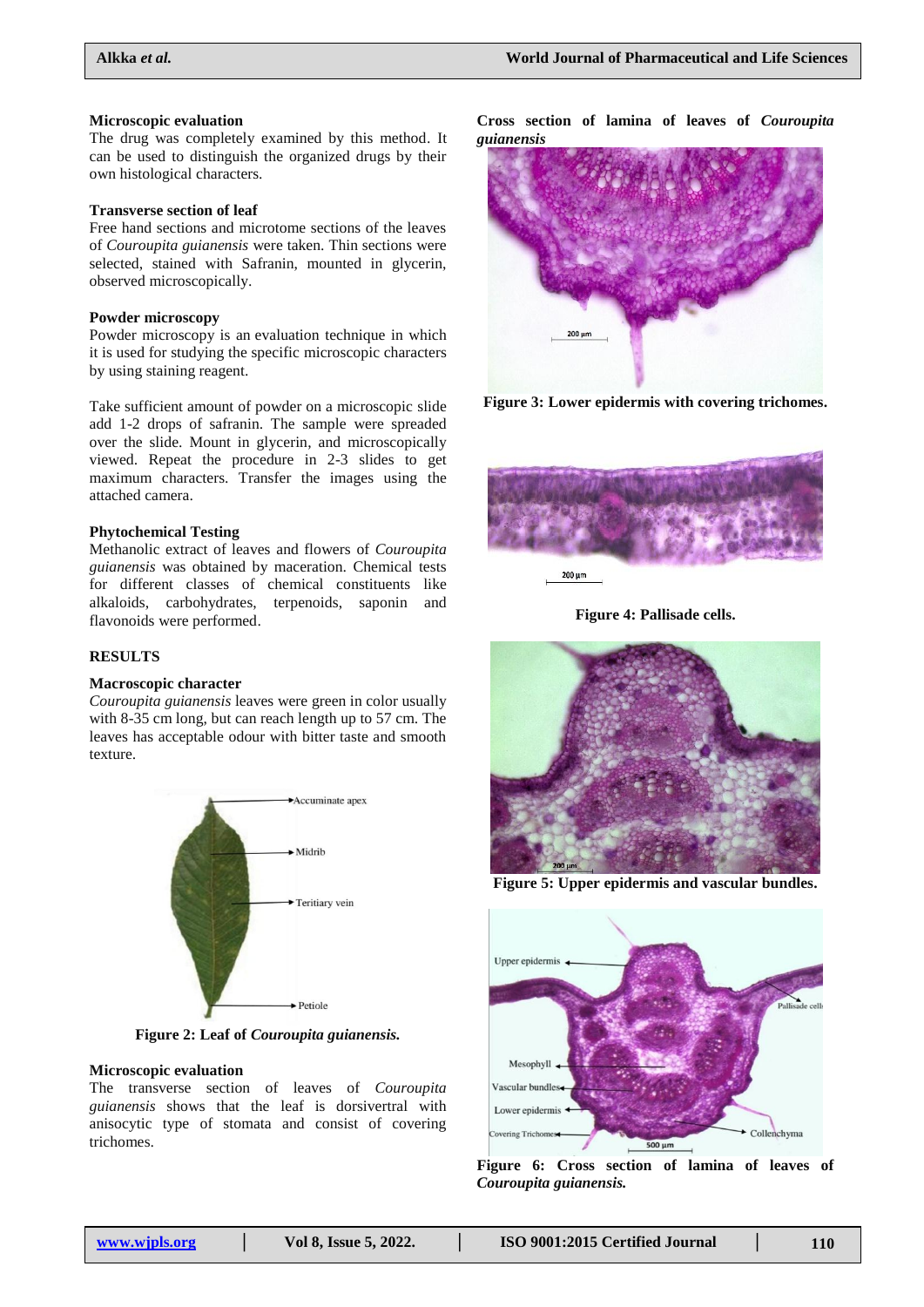# **Cross section of petiole of leaf of** *Couroupita guianensis*



**Figure 7: Cross section of petiole of leaf of** *Couroupita guianensis.*

**Powder microscopy**







**Figure 8: Prismatic crystals Figure 9: Fragments of fibers Figure10: Upper epidermal cell in surface view**





**Figure14: Spongy parenchyma Figure 15: Rosette crystals of** 





**Figure 11: Fibers associated Figure 12: Stomata Figure 13: Starch grain with calcium oxalate crystal**



**Figure 16: Epidermal cells from petiole**

**Table 1: Phytochemical screening of aqueous leaves and flower extracts of** *Couroupita guianensis.*

**calcium oxalate**

| S. No | Name of the<br>compounds | Name of the test    | <b>APPEARANCE</b> |               |
|-------|--------------------------|---------------------|-------------------|---------------|
|       |                          |                     | Leaf              | <b>Flower</b> |
|       | Alkaloids                | Hager's test        |                   |               |
|       |                          | Dragendorfff's test |                   |               |
|       |                          | Mayer's test        |                   |               |
|       |                          | Wagner's test       |                   |               |

50 µm